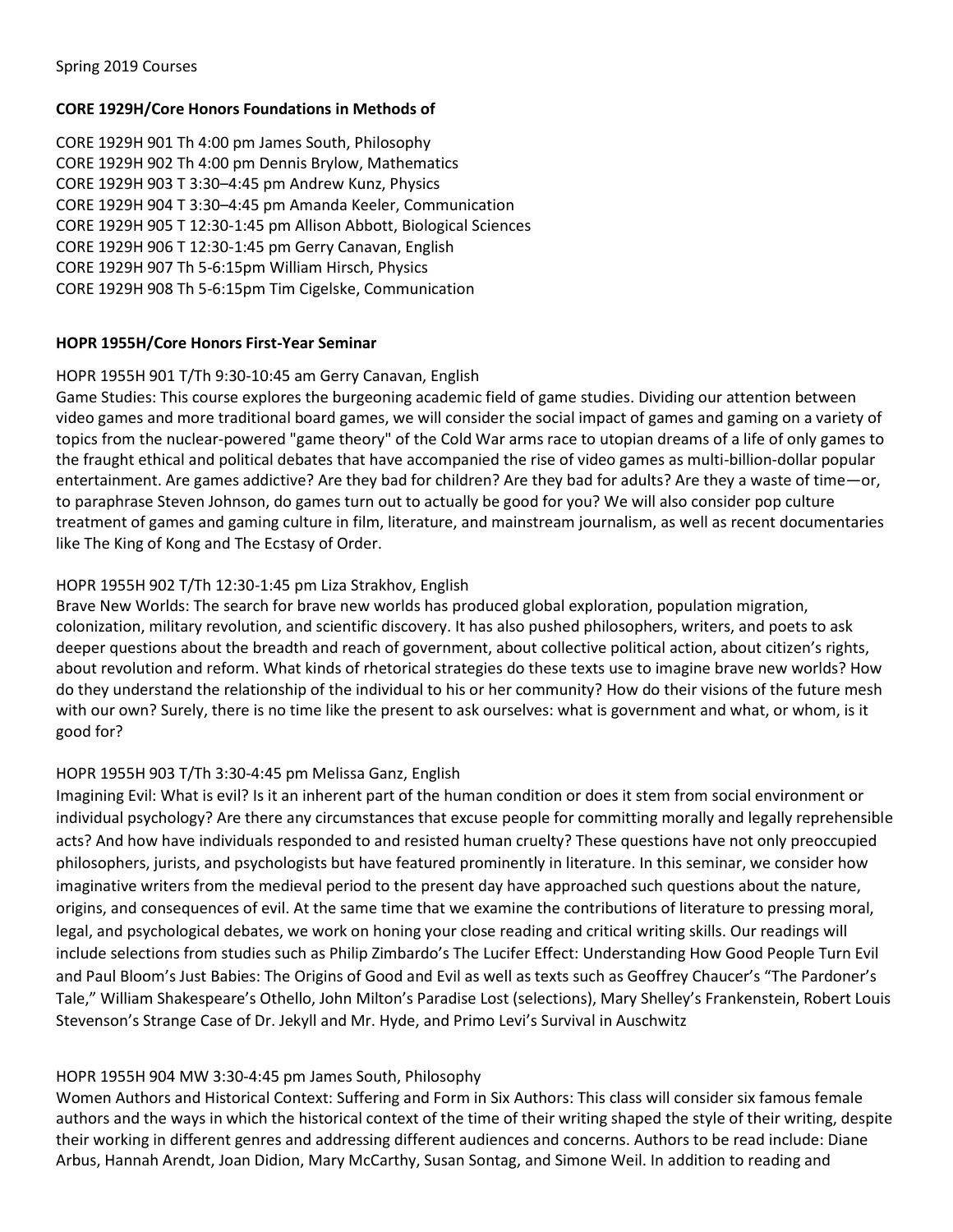reflecting on selected essays from these six authors, we'll be guided by the book Tough Enough, by Deborah Nelson. The major element holding these authors together is that of clear-eyed realism and a rejection of emotionality in writing about their topics, which often involve close descriptions of the causes and experiences of suffering. A major theme of the course will be to reflect on what effect the current cultural climate might mean for how we approach thinking and writing about suffering.

# HOPR 1955H 905 MWF 9-9:50 am Jacob Riyeff, English

Memory and Forgetting: Humanity and the Past: Memory is essential for human life and flourishing—through it we form cultures, personal identities, familial bonds, traditions of all sorts. And yet, it has been argued that one essential aspect of the modern project is precisely a selective "forgetting" of the past. In this class we will take a long, hard, and varied look at the uses and abandonment of memory on a cultural and individual level (primarily in the Western tradition) through the reading of literature, memorials, philosophical and political manifestos, and other "texts" from centuries ago and countries far away to the present moment in Milwaukee, WI, all to discern with critical and empathetic understanding the many different ways we as humans engage and forget the past and why.

# HOPR 1955H 906 MWF 12–12:50 pm Jacob Riyeff, English

Memory and Forgetting: Humanity and the Past: Memory is essential for human life and flourishing—through it we form cultures, personal identities, familial bonds, traditions of all sorts. And yet, it has been argued that one essential aspect of the modern project is precisely a selective "forgetting" of the past. In this class we will take a long, hard, and varied look at the uses and abandonment of memory on a cultural and individual level (primarily in the Western tradition) through the reading of literature, memorials, philosophical and political manifestos, and other "texts" from centuries ago and countries far away to the present moment in Milwaukee, WI, all to discern with critical and empathetic understanding the many different ways we as humans engage and forget the past and why.

# **Core Menu Options**

### **BIOL 1002H/Honors General Biology 2**

BIOL 1002H 901\* MWF 11-11:50 am Thomas Eddinger Discussions (pick one) BIOL 1002H 961 T 2-2:50 pm Thomas Eddinger BIOL 1002H 962 T 3:30-4:20 pm Thomas Eddinger BIOL 1002H 963 TH 2-2:50 pm Thomas Eddinger

\*Quiz sections will be on four Thursdays: 1/31, 2/21, 3/21, and 4/11: 6-6:50 pm

# **CHEM 1002H/Honors General Chemistry 2\***

CHEM 1002H 901\* MWF 10-10:50 am Llanie Nobile, Lecture Honors Lab 941 W 2-4:50 pm Vija Vyas Honors Discussion 961: W 1-1:50 pm

CHEM 1002H 902\* MWF 10-10:50 am Llanie Nobile, Lecture Honors Lab 942: W 2-4:50 pm Vija Vyas Honors Discussion 962: W 1-1:50 pm

\*Register for the lab first. The two Honors lecture sections are the same lecture; register for the lecture section that is linked to the lab you have chosen.

# **CHEM 1014H/General Chemistry 2 for Majors**

CHEM 1014H 901 MWF 9-10:50 am Chae Yi CHEM 1014H is lecture, lab, and discussion

# **ENGL 1302H Honors English 2**

ENGL 1302H 901 T/Th 12:30;1:45 pm Melissa Ganz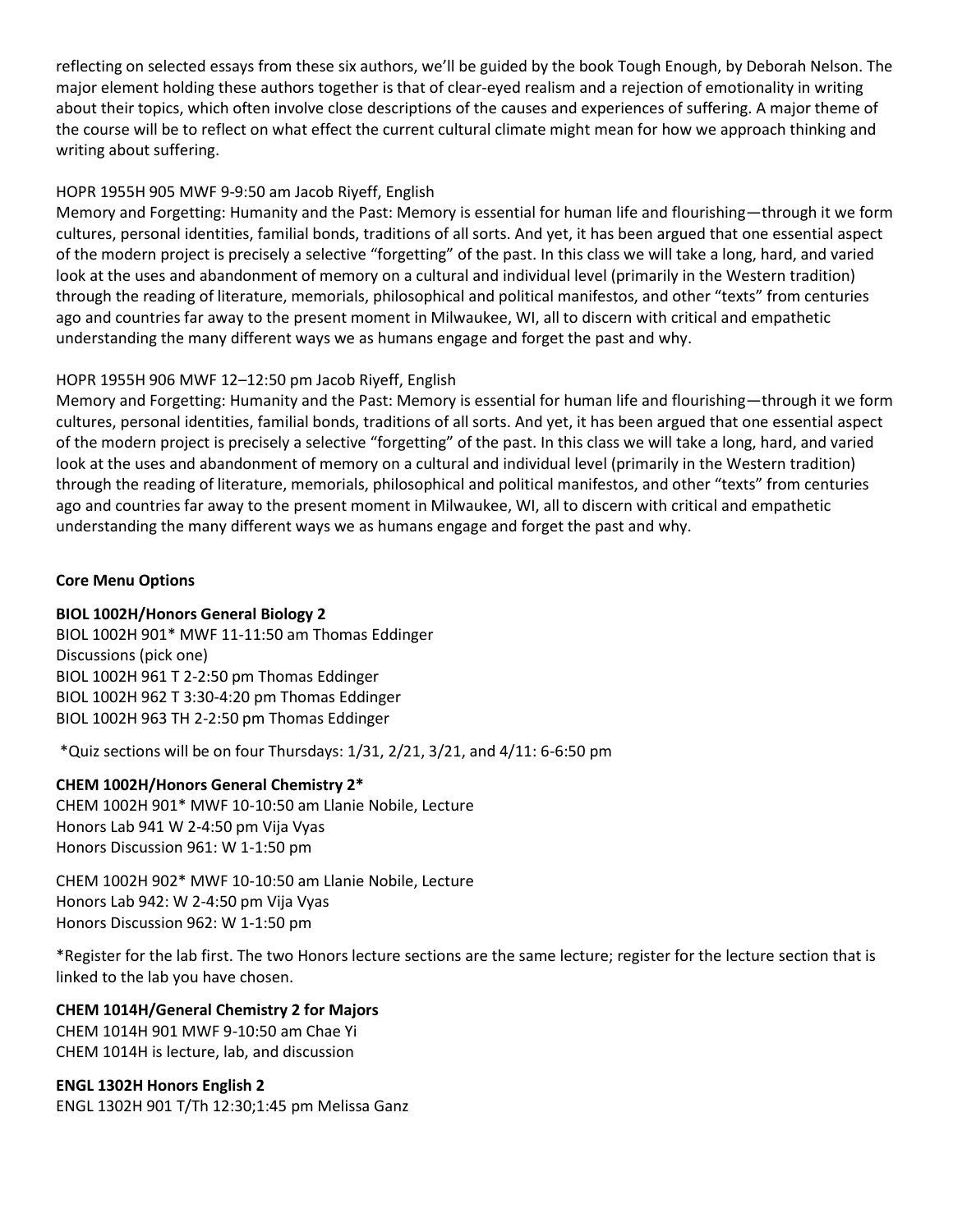#### **PHIL 1001H Honors Philosophy of Human Nature**

PHIL 1001H 901 MW 2-3:15 pm, Pol Vandevelde PHIL 1001H 902 MW 3:30-4:45 pm, Pol Vandevelde PHIL 1001H 903 TTh 11-12:15 pm, Grant Silva PHIL 1001H 904 TTh 12:30-1:45 pm, Grant Silva PHIL 1001H 905 MWF 9-9:50 am, Owen Goldin

#### **PHYS 1004H/General Physics with Introductory Calculus 2**

Register for any PHYS 1004H\* Lecture Register for any PHYS 1004H Lecture 901 MWF 10-10:50 am William Hirsch 902 MWF 12-12:50 pm Staff 903 MWF 1-1:50 pm Michael Politano 904 MWF 2-2:50 pm William Hirsch Honors Lab 941 W 3-5 pm Melissa Vigil Honors Lab 942 W 5- 7 pm Melissa Vigil Honors Discussion 961 T 12-12:50 pm Melissa Vigil \*Quiz sections will be on three Mondays 6-7:50 pm (dates TBA)

### **PHYS 1014H/Honors Classic and Modern Physics with Calculus 2**

PHYS 1014H\* Honors Classical and Modern Physics with Calculus 2 Lec/Lab/Disc 901 MWF 2-3:50 pm Andrew Kunz \*PHYS 1014H is lecture, lab, and discussion

# **POSC 2201H Honors American Politics**

POSC 2201H 901 MWF 10-10:50 am Sam Harshner

# **POSC 2801H Honors Justice and Power**

POSC 2801H 901 Honors Justice and Power TH 5-7:30 pm Darrell Dobbs

### **PSYC 2050H Honors Research Methods and Design in Psychology**

PSYC 2050H 901 TTh 12:30-1:45 pm Astrida Kaugars PSYC 2050H 941 Lab Wed. 9-10:50 am Astrida Kaugars

### **THEO 1001H/Introduction to Theology (preferably in the first two years)**

THEO 1001H 902 MW 2-3:15 pm Susan Wood THEO 1001H 904 TTh 8-9:15 am Marcus Plested THEO 1001H 905 TTh 9:30-10:45 am Jennifer Henery THEO 1001H 906 MW 2-3:15 pm Jennifer Henery

### Upper-division Theology (any semester after THEO 1001H) **THEO 2310H 901 MWF 10-10:50 am Deirdre Dempsey**  Theology & The Visual Arts

### **THEO 4405H 901 MW 4-5:15 pm Joseph Ogbonnaya**

Honors Christian Theology in Global Contexts

**Core Honors Seminars**

### **HOPR 2953H (Honors upper level seminar), 2 credits, S/U**

### **HOPR 2953H 901 Mining Middle-earth: Applying Digital Humanities to Tolkien Fandom**

Wed 4-5:40 pm William Fliss, Raynor Memorial Library Elizabeth Gibes, Raynor Memorial Library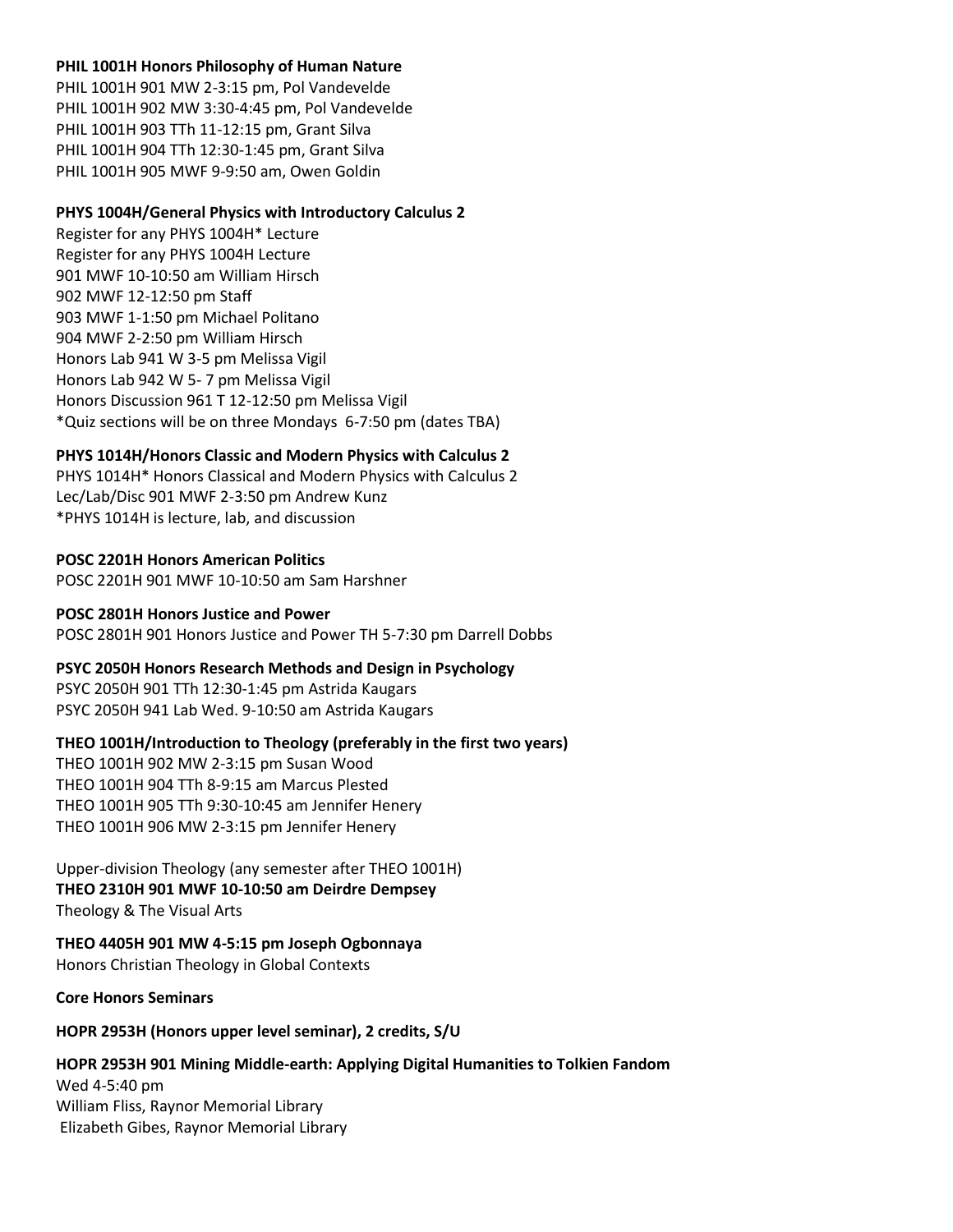We're all a "fan" of something and this class will look at the unique nature of fan culture through a hands-on exploration into the Raynor Library's extensive collection of J.R.R. Tolkien fanzines. The class will approach fandom studies through the lens of the digital humanities, applying digital technologies to areas of literature, history, philosophy and more. Our objective for the semester is to discover how we can learn new and interesting things about what we love when we harness technology to create, analyze, and visualize data about it.

# **HOPR 2953H 902 Getting to Green! Environmental Sustainability Leadership in Practice**

Brent Ribble, Campus Sustainability Coordinator

TTh 11-11:50 am

Students will explore emerging topics at the intersection of environmental welfare, social justice, and economic security. They will learn leadership practices for sustainability and discover how real individuals, companies/organizations, and communities are "getting to green" through bold sustainability leadership. Students will meet faculty researchers and local sustainability professionals who demonstrate this leadership in their careers. Topics will include climate change, environmental degradation, natural resources conservation, air and water quality, energy technology, recycling and waste, sustainable development, and more – plus their significance related to society, business, and justice.

### **HOPR 2953H 903 Contemplative Practices; Comparative Traditions and Practices**

Alan Madry, Law School

T 4-5:40 pm

The first goal of this seminar is to learn a simple practice of meditation that provides a uniquely deep and orderly restful state to the body and an equally deep and silent experience that results in greater awareness, centeredness, contentment, and equanimity. Second, we will explore a variety of contemplative traditions including how these traditions understand the highest possible state of human life and how contemplative practices contribute to the achievement of those states. Third, in reading texts from these traditions, we'll think about how to read and understand complex texts that describe rich but unfamiliar cosmologies. And, finally, we'll give some thought to how critically to evaluate the cogency of these narratives.

# **HOPR 2953H 904 The Beatles and The British Invasion**

Bruce Cole, Raynor Memorial Libraries

Mon 3:30-5:10 pm

They came, they conquered—they never left. This course will examine the most influential and important rock bands of all time. On February 9, 1964, the Beatles made their first American television appearance. An estimated seventy-five million viewers — a record — tuned their TV sets to the Sunday night Ed Sullivan Show to witness John Lennon, Paul McCartney, George Harrison, and Ringo Starr perform five songs. Extraordinary social, economic, and cultural changes quickly followed as "Beatlemania" became an exceptional mass media phenomenon. Seven years later the Beatles broke up, but their music and their multiple significance remain.

# **HOPR 2953H 905 Honors Dance Remix**

Amy Brinkman-Sustache, Digital Media and Performing Arts

MW 10-10:50 am

This course is for students with or without previous dance experience, but definitely calls out to those who enjoy moving their body, feeling the rhythm of music, and learning sequences. The class begins with a Pilates and yoga based warmup, and leads into exercises from the movement forms of modern and ballet. All steps will be taught and then brought together into phrases that will be memorized and performed. The one written requirement it to compose a dance critique on a live dance performance. Attendance is mandatory.

# **HOPR 2953H 906 Activism and Art: Interpreting the Civil Rights Experience in Milwaukee**

Kathryn Otto, Raynor Memorial Library

W 8–9:40 am

An abundance of Milwaukee-area Civil Rights events in the form of marches, freedom schools, digital humanities projects, in addition to other demonstrations have occurred over the last five decades. This honors seminar will present various Civil Rights-focused educational mediums, in addition to more traditional course work readings, that narrate the personal experiences of those who were apart of local movements. Each week the course will focus on a different event